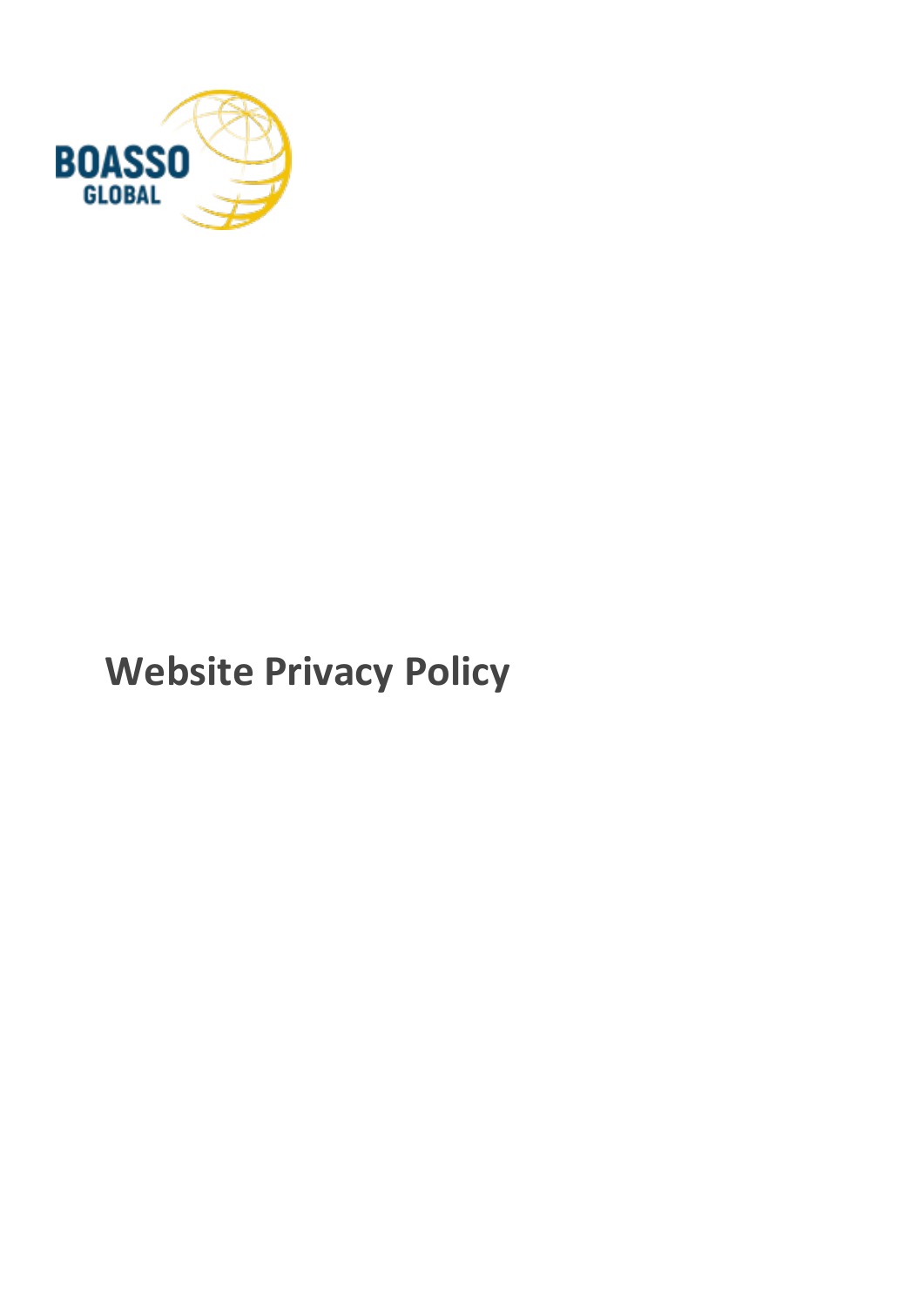# **CONTENTS**

# **CLAUSE**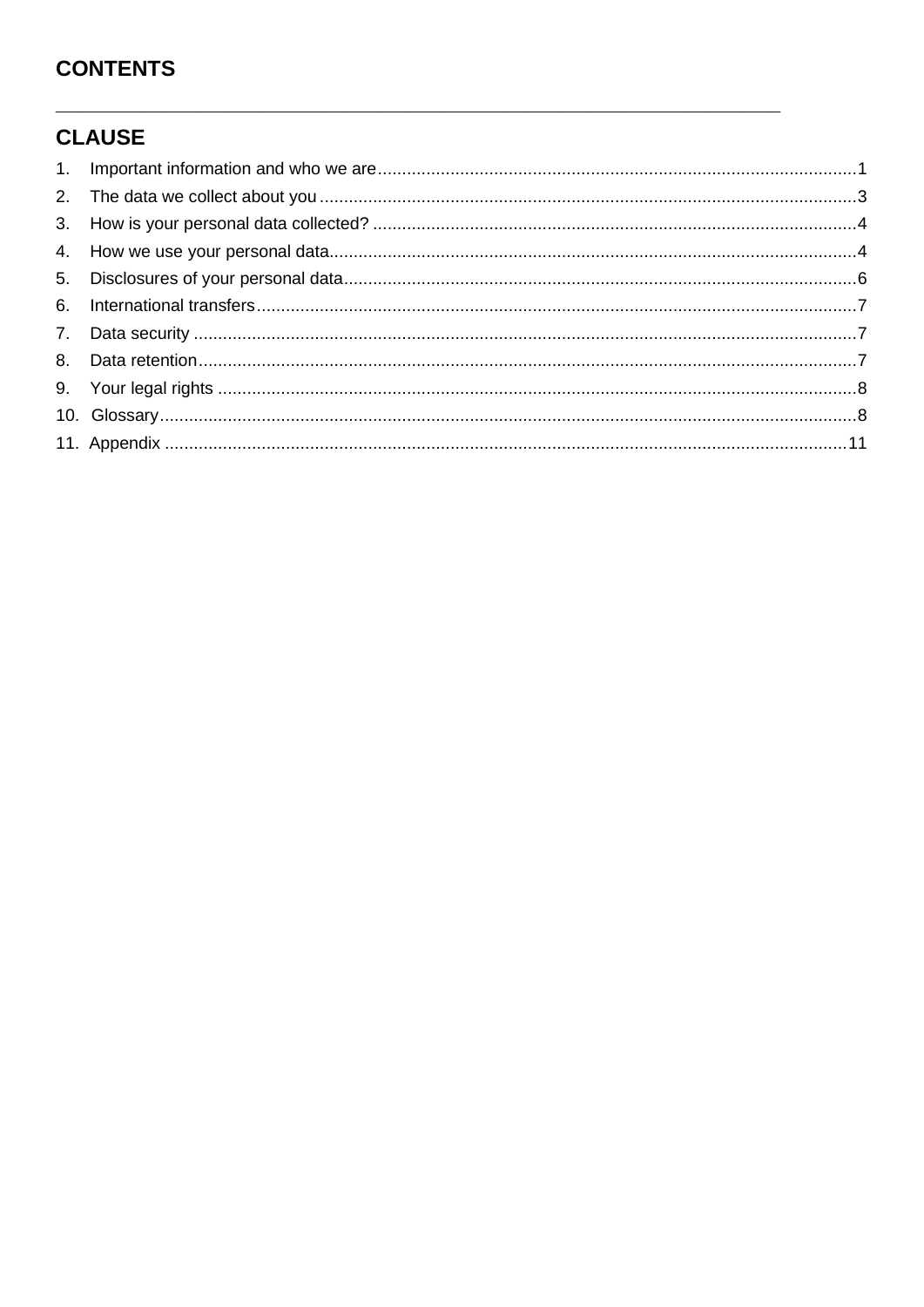# **Introduction**

Welcome to the privacy policy for Boasso Global (UK and Europe).

Boasso Global respects your privacy and is committed to protecting your personal data. This privacy policy will inform you as to how we look after your personal data when you visit our website (regardless of where you visit it from) and tell you about your privacy rights and how the law protects you.

This privacy policy is provided in a layered format so you can click through to the specific areas set out below. Please also use the Glossary to understand the meaning of some of the terms used in this privacy policy.

*[1. IMPORTANT INFORMATION AND WHO WE ARE](#page-2-0)*

*[2. THE DATA WE COLLECT ABOUT YOU](#page-4-0)*

- *[3. HOW IS YOUR PERSONAL DATA COLLECTED?](#page-5-0)*
- *[4. HOW WE USE YOUR PERSONAL DATA](#page-5-1)*
- *[5. DISCLOSURES OF YOUR PERSONAL DATA](#page-7-0)*
- *[6. INTERNATIONAL TRANSFERS](#page-8-0)*
- *[7. DATA SECURITY](#page-8-1)*
- **8.** *[DATA RETENTION](#page-8-2)*
- **9.** *[YOUR LEGAL RIGHTS](#page-9-0)*
- **10.** *[GLOSSARY](#page-9-1)*

#### <span id="page-2-0"></span>**1. Important information and who we are**

#### **Purpose of this privacy policy**

This privacy policy aims to give you information on how Boasso Global collects and processes your personal data through your use of this website, including any data you may provide through this website when you purchase a product or service.

This website is not intended for children and we do not knowingly collect data relating to children.

It is important that you read this privacy policy together with any other privacy policy or fair processing policy we may provide on specific occasions when we are collecting or processing personal data about you so that you are fully aware of how and why we are using your data. This privacy policy supplements other notices and privacy policies and is not intended to override them.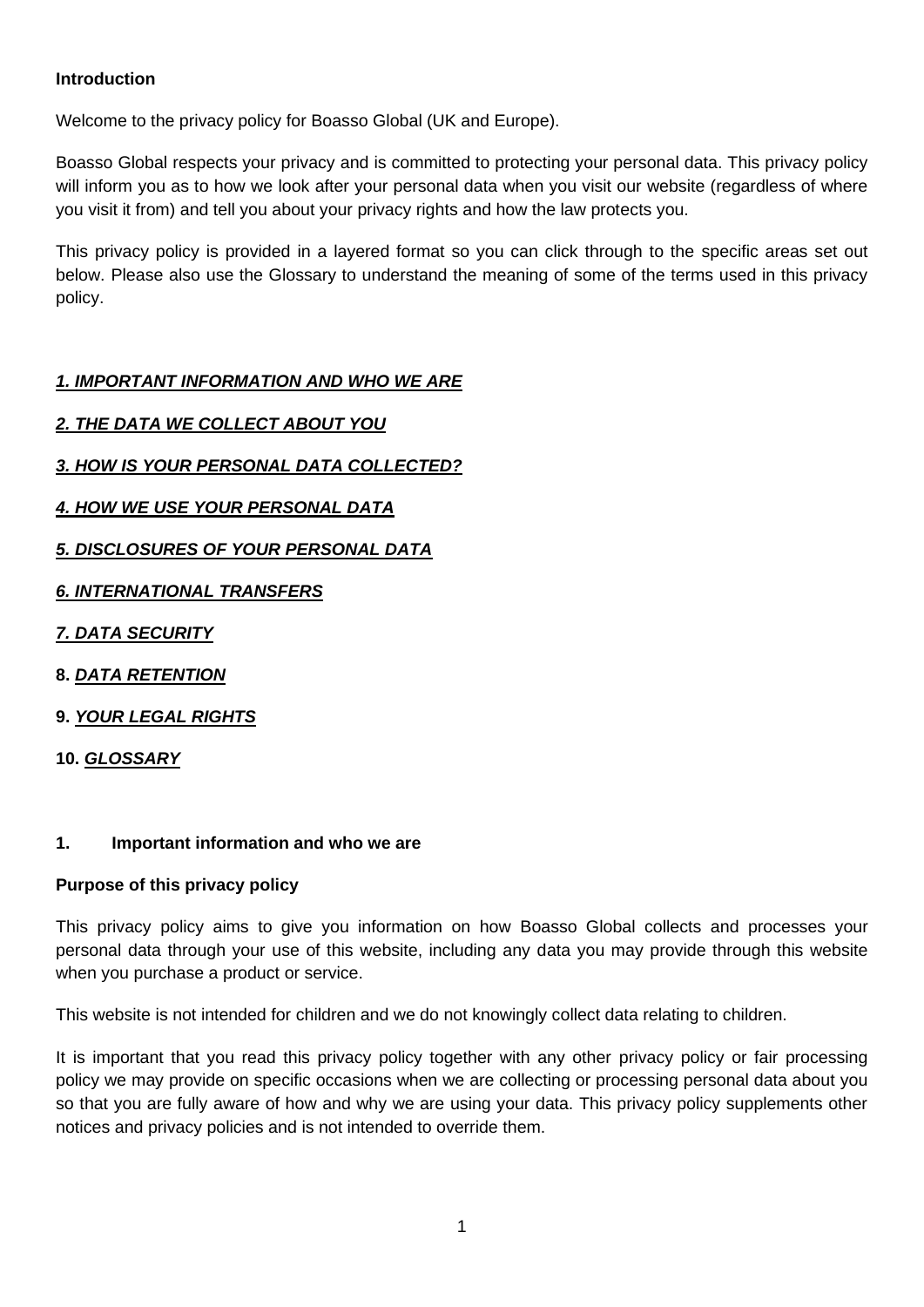# **Controller**

Boasso Global is made up of different legal entities, details of which can be found in the *[Appendix](#page-12-0)*. This privacy policy is issued on behalf of the Boasso Group so when we mention "Boasso", "we", "us" or "our" in this privacy policy, we are referring to the relevant company in the Boasso Group responsible for processing your data. We will let you know which entity will be the controller for your data when you purchase a service with us. Boasso Global Limited (UK), Boasso Global BV (Netherlands) and Boasso Global Germany GmbH are the controllers and responsible for their respective websites.

We have appointed a Senior Responsible Officer (SRO) who is responsible for overseeing questions in relation to this privacy policy. If you have any questions about this privacy policy, including any requests to exercise *your legal rights*, please contact the SRO using the details set out below.

# **Contact details**

If you have any questions about this privacy policy or our privacy practices, please contact our SRO in the following ways:

| Full Name:      | Sarah Summerbell                                                           |
|-----------------|----------------------------------------------------------------------------|
| Email address:  | gdpr@boassoglobal.com                                                      |
| Postal address: | Isotank Services Limited, Limerick Road, Redcar, TS10 5JU, United Kingdom. |
|                 | Telephone number: +44 (0) 779 284 7643                                     |

You have the right to make a complaint at any time to the relevant supervisory authority for data protection issues (listed below). We would, however, appreciate the chance to deal with your concerns before you approach a supervisory authority so please contact us in the first instance.

- Information Commissioner's Office (ICO) for the UK.
- Autoriteit Persoonsgegevens (AP) for the Netherlands.
- The supervisory authority for the relevant state "Länder" for Germany.

# **Changes to the privacy policy and your duty to inform us of changes**

We keep our privacy policy under regular review. This version was last updated on 31<sup>st</sup> January 2022. Historic versions can be obtained by contacting us.

It is important that the personal data we hold about you is accurate and current. Please keep us informed if your personal data changes during your relationship with us.

# **Third-party links**

This website may include links to third-party websites, plug-ins and applications. Clicking on those links or enabling those connections may allow third parties to collect or share data about you. We do not control these third-party websites and are not responsible for their privacy statements. When you leave our website, we encourage you to read the privacy policy of every website you visit.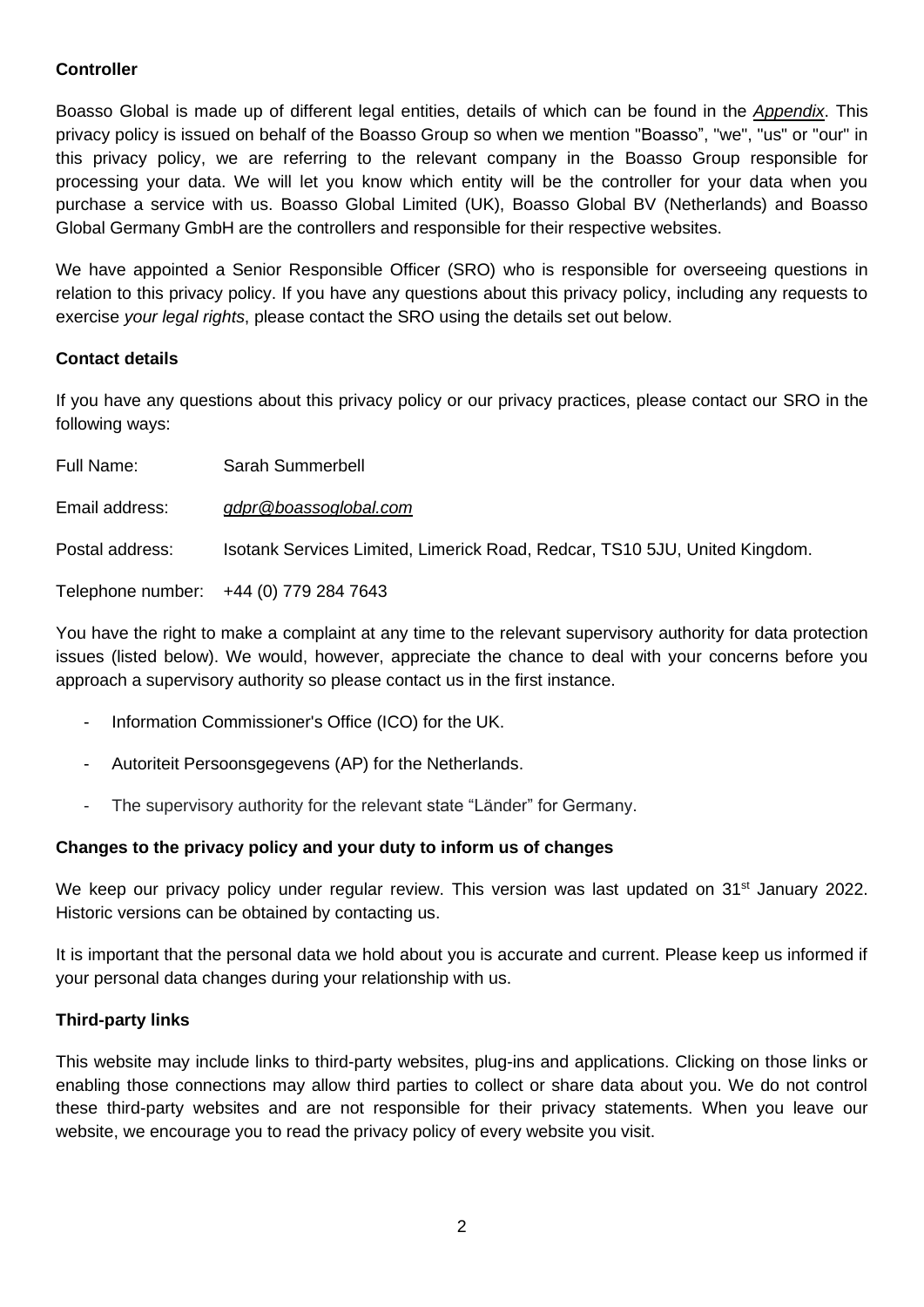### <span id="page-4-0"></span>**2. The data we collect about you**

Personal data, or personal information, means any information about an individual from which that person can be identified. It does not include data where the identity has been removed (anonymous data).

We may collect, use, store and transfer different kinds of personal data about you which we have grouped together as follows:

- **Identity Data** includes first name, last name, username or similar identifier, title and job title.
- **Contact Data** includes billing address, delivery address, email address and telephone numbers.
- **Financial Data** includes VAT number, payee name and bank account number.
- **Profile Data** includes your username and password, purchases or orders made by you.
- **Technical Data** includes internet protocol (IP) address, your login data, browser type and version, time zone setting and location, browser plug-in types and versions, operating system and platform, unique visits, page flow, time spent on a page and other technology on the devices you use to access this website.
- **Usage Data** includes information about how you use our website, products and services.

We may also collect, use and share **Aggregated Data** such as statistical or demographic data for any purpose. Aggregated Data could be derived from your personal data but is not considered personal data in law as this data will **not** directly or indirectly reveal your identity. For example, we may aggregate your Usage Data to calculate the percentage of users accessing a specific website feature. However, if we combine or connect Aggregated Data with your personal data so that it can directly or indirectly identify you, we treat the combined data as personal data which will be used in accordance with this privacy policy.

Although we do not collect any details about your race or ethnicity, religious or philosophical beliefs, sex life, sexual orientation, political opinions, trade union membership, information about your genetics, criminal convictions or offences; we do collect CCTV Data (which is biometric data) at our depot sites for security purposes. CCTV Data is included within **Special Categories of Personal Data** and we only process such data to protect our customers, employees, premises and assets from crime. We do this on the basis of our legitimate business interests.

If we discover any criminal activity or alleged criminal activity through our use of CCTV, fraud monitoring and suspicious transaction monitoring, we will process this data for the purposes of preventing or detecting unlawful acts. We aim to protect the individuals we interact with from criminal activities.

#### **If you fail to provide personal data**

Where we need to collect personal data by law, or under the terms of a contract we have with you, and you fail to provide that data when requested, we may not be able to perform the contract we have or are trying to enter into with you (for example, to provide you with a service). In this case, we may have to cancel a service you have with us but we will notify you if this is the case at the time.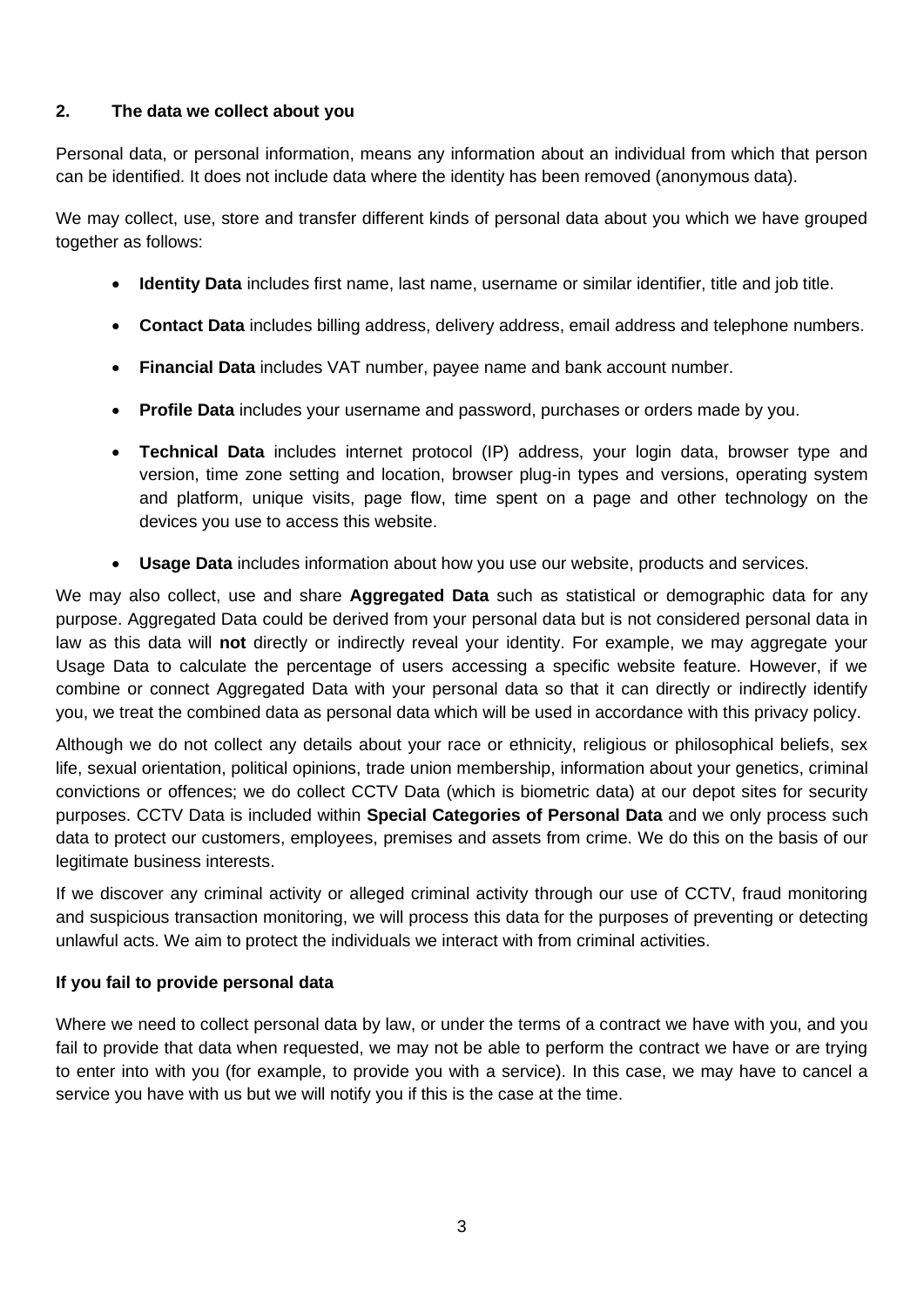## <span id="page-5-0"></span>**3. How is your personal data collected?**

We use different methods to collect data from and about you including through:

- **Direct interactions.** You may give us your Identity, Contact and Financial Data by filling in forms or by corresponding with us by post, phone, email or otherwise. This includes personal data you provide when you:
	- apply for our products or services; or
	- create an account on our website.
- **Automated technologies or interactions.** As you interact with our website, we may collect Technical Data about your equipment, browsing actions and patterns. We may collect this personal data by using cookies, server logs and other similar technologies. We may also receive Technical Data about you if you visit other websites employing our cookies. If and when this is in place, we will issue a cookie policy which will be accessible from our website.
- **Third parties or publicly available sources.** We will receive personal data about you from various third parties and public sources.

### <span id="page-5-1"></span>**4. How we use your personal data**

We will only use your personal data when the law allows us to. Most commonly, we will use your personal data in the following circumstances:

- Where we need to perform the contract we are about to enter into or have entered into with you.
- Where it is necessary for our legitimate interests (or those of a third party) and your interests and fundamental rights do not override those interests.
- Where we need to comply with a legal obligation.

*[Click here](#page-9-2)* to find out more about the types of lawful basis that we will rely on to process your personal data.

Generally, we do not rely on consent as a legal basis for processing your personal data although we will get your consent before sending third party direct marketing communications to you via email or text message. You have the right to withdraw consent to marketing at any time by contacting us.

# **Purposes for which we will use your personal data**

We have set out below, in a table format, a description of all the ways we plan to use your personal data, and which of the legal bases we rely on to do so. We have also identified what our legitimate interests are where appropriate.

Note that we may process your personal data for more than one lawful ground depending on the specific purpose for which we are using your data. Please contact us if you need details about the specific legal ground we are relying on to process your personal data where more than one ground has been set out in the table below.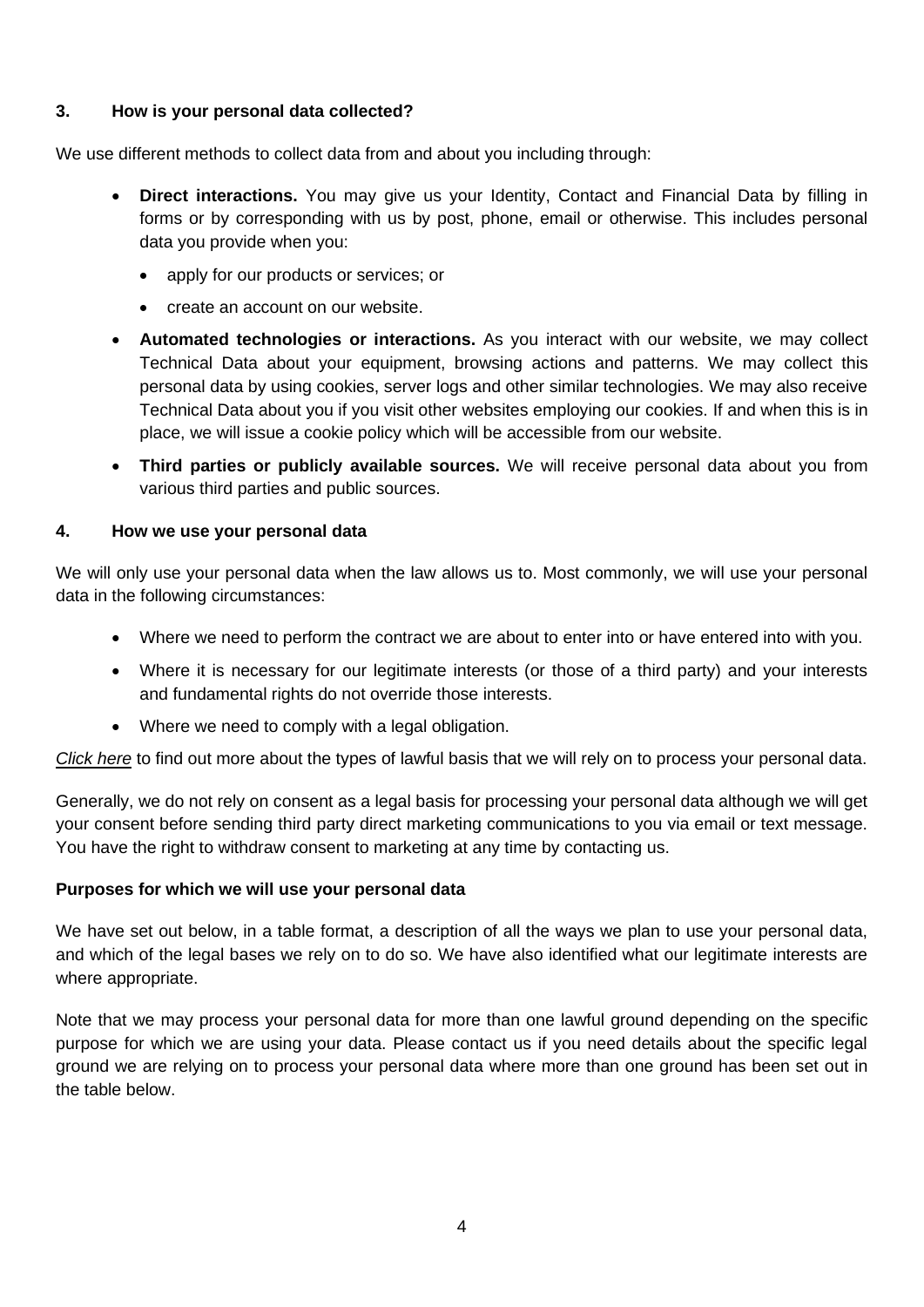| <b>Purpose/Activity</b>                                                                                                                                                                                     | Type of data                                                                              | Lawful basis for processing including<br>basis of legitimate interest                                                                                                                                                                                 |
|-------------------------------------------------------------------------------------------------------------------------------------------------------------------------------------------------------------|-------------------------------------------------------------------------------------------|-------------------------------------------------------------------------------------------------------------------------------------------------------------------------------------------------------------------------------------------------------|
| register<br>To<br>you<br>as<br>a<br>new                                                                                                                                                                     | (a) Identity                                                                              | Performance of a contract with you                                                                                                                                                                                                                    |
| customer                                                                                                                                                                                                    | (b) Contact                                                                               |                                                                                                                                                                                                                                                       |
| To process and deliver your order                                                                                                                                                                           | (a) Identity                                                                              | (a) Performance of a contract with you                                                                                                                                                                                                                |
| including:                                                                                                                                                                                                  | (b) Contact                                                                               | (b) Necessary for our legitimate interests                                                                                                                                                                                                            |
| (a) Manage payments, fees and<br>charges                                                                                                                                                                    | (c) Financial                                                                             | (to recover debts due to us)                                                                                                                                                                                                                          |
| (b) Collect and recover money                                                                                                                                                                               | (d) Transaction                                                                           |                                                                                                                                                                                                                                                       |
| owed to us                                                                                                                                                                                                  |                                                                                           | (a) Performance of a contract with you                                                                                                                                                                                                                |
| To manage our relationship with<br>you which will include notifying                                                                                                                                         | (a) Identity<br>(b) Contact                                                               | (b) Necessary to comply with a legal                                                                                                                                                                                                                  |
| you about changes to our terms                                                                                                                                                                              | obligation<br>(c) Profile                                                                 |                                                                                                                                                                                                                                                       |
| or privacy policy                                                                                                                                                                                           |                                                                                           | (c) Necessary for our legitimate interests<br>(to keep our records updated and to study<br>how customers use our products/services)                                                                                                                   |
| To administer and protect our<br>this<br>business<br>website<br>and<br>troubleshooting, data<br>(including<br>analysis,<br>testing,<br>system<br>maintenance, support,<br>reporting<br>and hosting of data) | (a) Identity<br>(b) Contact<br>(c) Technical                                              | (a) Necessary for our legitimate interests<br>(for running our business, provision of<br>administration and IT services, network<br>security, to prevent fraud and in the<br>context of a business reorganisation or<br>group restructuring exercise) |
|                                                                                                                                                                                                             |                                                                                           | (b) Necessary to comply with a legal<br>obligation                                                                                                                                                                                                    |
| To<br>make<br>suggestions<br>and                                                                                                                                                                            | (a) Identity                                                                              | Necessary for our legitimate interests (to                                                                                                                                                                                                            |
| recommendations to you about<br>services that may be of interest to                                                                                                                                         | (b) Contact                                                                               | develop our services and grow<br>our<br>business)                                                                                                                                                                                                     |
| you                                                                                                                                                                                                         | (c) Technical                                                                             |                                                                                                                                                                                                                                                       |
|                                                                                                                                                                                                             | (d) Usage                                                                                 |                                                                                                                                                                                                                                                       |
|                                                                                                                                                                                                             | (e) Profile                                                                               |                                                                                                                                                                                                                                                       |
| deliver<br>relevant<br>website<br>To<br>content and advertisements to<br>you and measure or understand<br>effectiveness<br>the<br>of<br>the<br>advertising we serve to you                                  | (a) Identity<br>(b) Contact<br>(c) Profile<br>(d) Usage<br>(e) Marketing<br>(f) Technical | Necessary for our legitimate interests (to<br>study how customers use our services, to<br>develop them, to grow our business and to<br>inform our marketing strategy)                                                                                 |
| To use data analytics to improve<br>our website, services, marketing,<br>relationships<br>customer<br>and<br>experiences                                                                                    | (a) Technical<br>(b) Usage                                                                | Necessary for our legitimate interests (to<br>define types of customers for our services,<br>to keep our website updated and relevant,<br>to develop our business and to inform our<br>marketing strategy)                                            |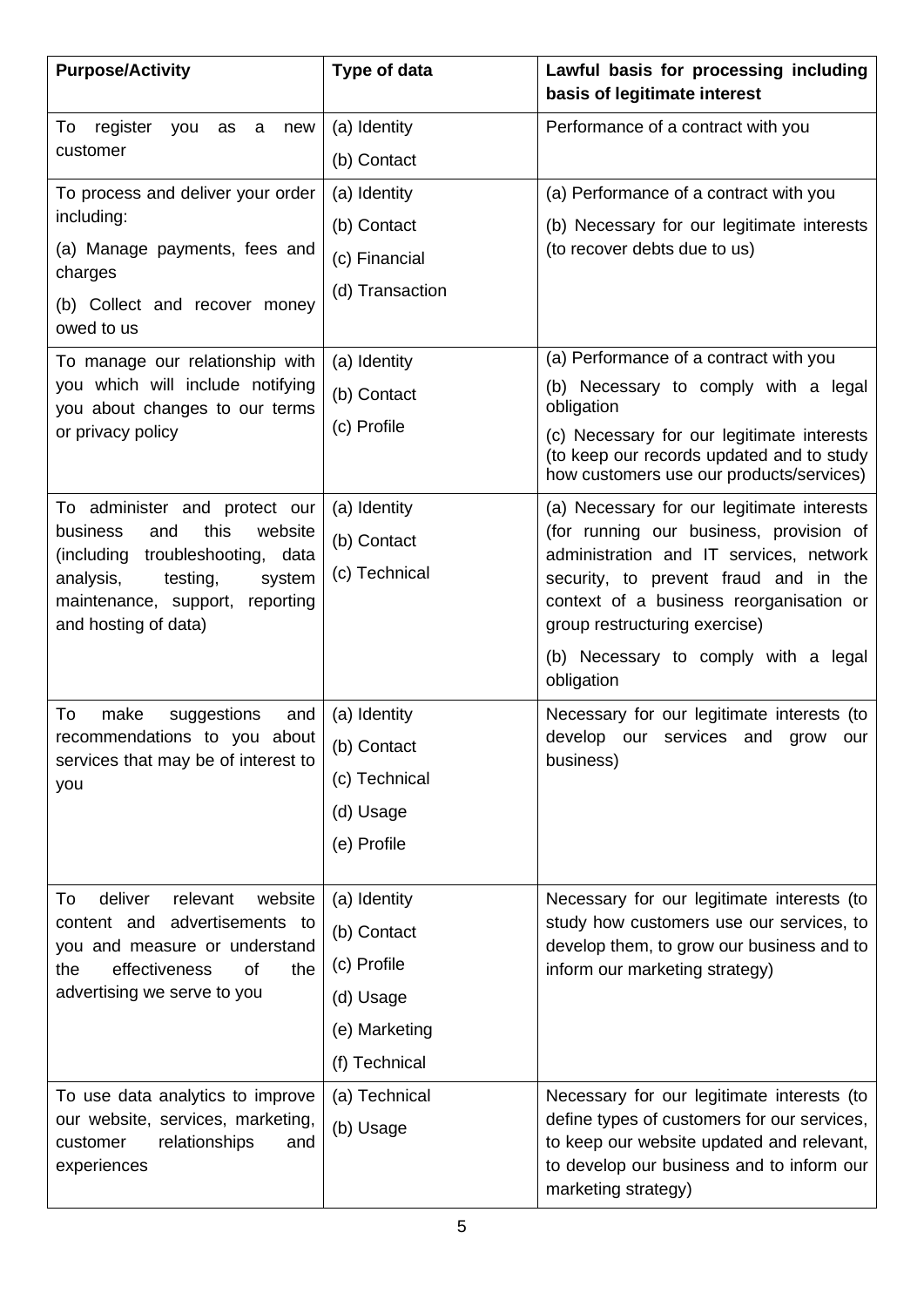# **Marketing**

We strive to provide you with choices regarding certain personal data uses, particularly around marketing and advertising. We have established the following personal data control mechanisms:

# **Third-party marketing**

We will get your express opt-in consent before we share your personal data with any third party for marketing purposes.

#### **Opting out**

You can ask us or third parties to stop sending you marketing messages at any time by contacting us at any time.

Where you opt out of receiving these marketing messages, this will not apply to personal data provided to us as a result of a service purchase, warranty registration, service experience or other transactions.

### **Change of purpose**

We will only use your personal data for the purposes for which we collected it, unless we reasonably consider that we need to use it for another reason and that reason is compatible with the original purpose. If you wish to get an explanation as to how the processing for the new purpose is compatible with the original purpose, please contact us.

If we need to use your personal data for an unrelated purpose, we will notify you and we will explain the legal basis which allows us to do so.

Please note that we may process your personal data without your knowledge or consent, in compliance with the above rules, where this is required or permitted by law.

#### <span id="page-7-0"></span>**5. Disclosures of your personal data**

We may share your personal data with the parties set out below for the purposes set out in the table above.

- Internal Third Parties as set out in the *[Glossary](#page-9-1)*.
- External Third Parties as set out in the *[Glossary](#page-9-1)*.
- Third parties to whom we may choose to sell, transfer or merge parts of our business or our assets. Alternatively, we may seek to acquire other businesses or merge with them. If a change happens to our business, then the new owners may use your personal data in the same way as set out in this privacy policy.

We require all third parties to respect the security of your personal data and to treat it in accordance with the law. We do not allow our third-party service providers to use your personal data for their own purposes and only permit them to process your personal data for specified purposes and in accordance with our instructions.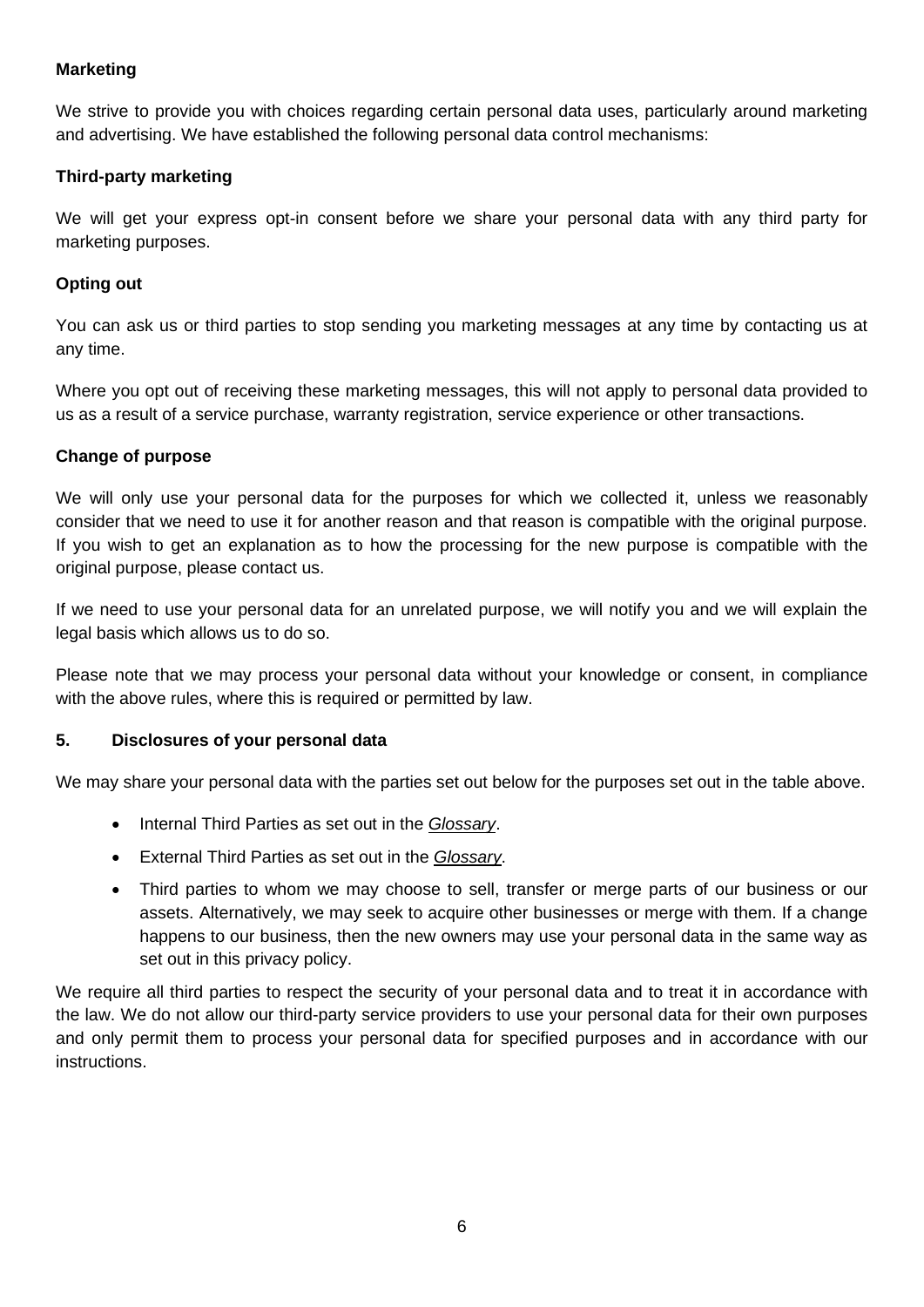# <span id="page-8-0"></span>**6. International transfers**

We share your personal data within the Boasso Group. This will involve transferring your data outside of Europe. We ensure your personal data is protected by requiring all our group companies to follow the same rules when processing your personal data. These rules are called "Standard Contractual Clauses (SCC)", for further details, see European Commission: Standard Contractual Clauses (SCC).

Some of our external third parties are based outside of Europe so their processing of your personal data will involve a transfer of data outside of Europe. Whenever we transfer your personal data out of Europe, we ensure a similar degree of protection is afforded to it by ensuring at least one of the following safeguards is implemented:

- We will only transfer your personal data to countries that have been deemed to provide an adequate level of protection for personal data.
- Where we use certain service providers, we may use specific contracts approved for use in Europe which give personal data the same protection it has in Europe.
- Where we use providers based in the US, we may transfer data to them if they are part of the Privacy Shield which requires them to provide similar protection to personal data shared between Europe and the US.

Please contact us if you want further information on the specific mechanism used by us when transferring your personal data out of Europe.

# <span id="page-8-1"></span>**7. Data security**

We have put in place appropriate security measures to prevent your personal data from being accidentally lost, used or accessed in an unauthorised way, altered or disclosed. In addition, we limit access to your personal data to those employees, agents, contractors and other third parties who have a business need to know. They will only process your personal data on our instructions and they are subject to a duty of confidentiality.

We have put in place procedures to deal with any suspected personal data breach and will notify you and any applicable regulator of a breach where we are legally required to do so.

# <span id="page-8-2"></span>**8. Data retention**

# **How long will you use my personal data for?**

We will only retain your personal data for as long as reasonably necessary to fulfil the purposes we collected it for, including for the purposes of satisfying any legal, regulatory, tax, accounting or reporting requirements. We may retain your personal data for a longer period in the event of a complaint or if we reasonably believe there is a prospect of litigation in respect to our relationship with you.

To determine the appropriate retention period for personal data, we consider the amount, nature and sensitivity of the personal data, the potential risk of harm from unauthorised use or disclosure of your personal data, the purposes for which we process your personal data and whether we can achieve those purposes through other means, and the applicable legal, regulatory, tax, accounting or other requirements.

In some circumstances you can ask us to delete your data: see *your legal rights* below for further information.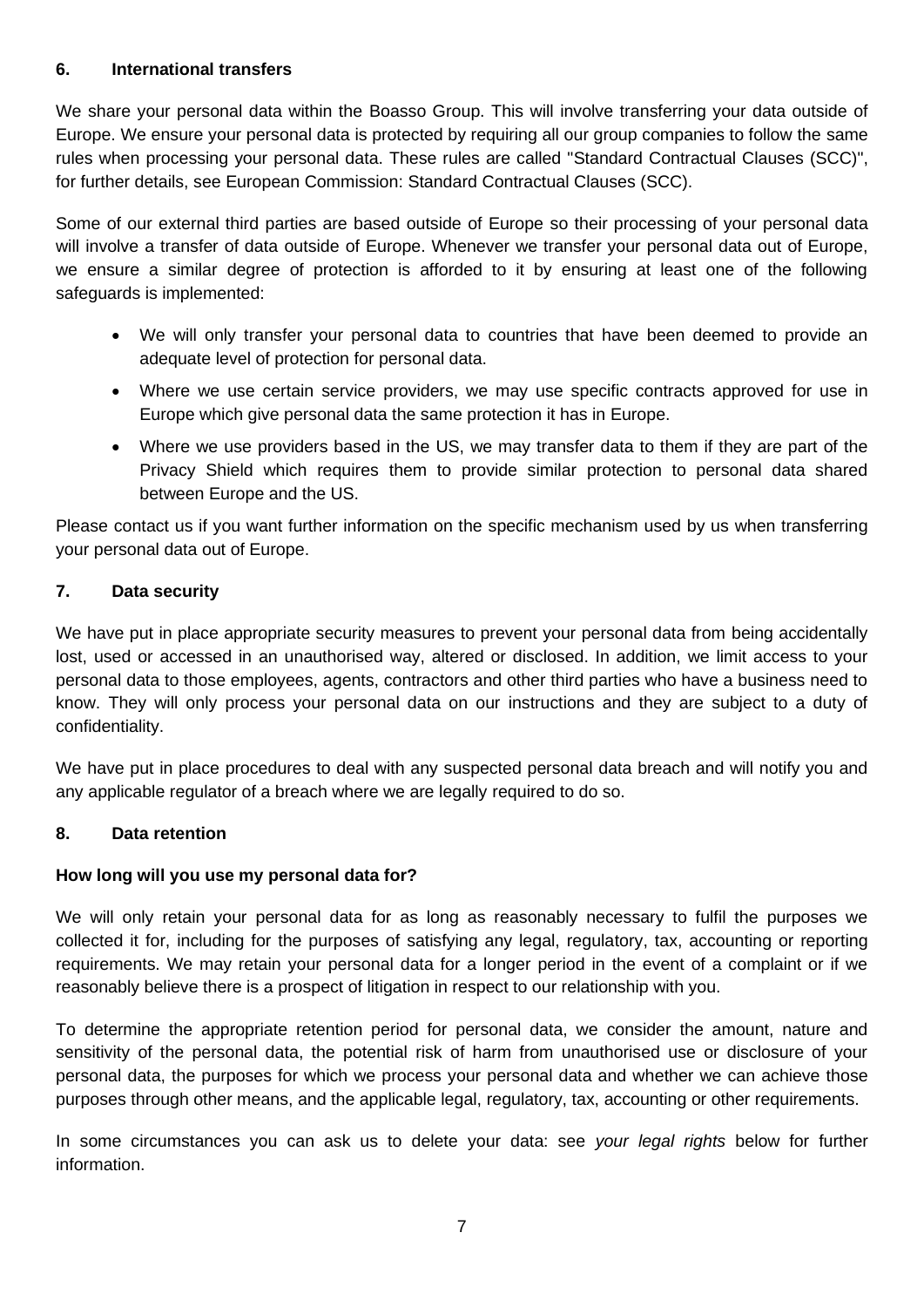In some circumstances we will anonymise your personal data (so that it can no longer be associated with you) for research or statistical purposes, in which case we may use this information indefinitely without further notice to you.

## <span id="page-9-0"></span>**9. Your legal rights**

Under certain circumstances, you have rights under data protection laws in relation to your personal data. Please click on the links below to find out more about these rights:

- *[Request access to your personal data.](#page-10-0)*
- *[Request correction of your personal data.](#page-10-1)*
- *[Request erasure of your personal data.](#page-10-2)*
- *[Object to processing of your personal data.](#page-11-0)*
- *[Request restriction of processing your personal data.](#page-11-1)*
- *[Request transfer of your personal data.](#page-11-2)*
- *[Right to withdraw consent.](#page-11-3)*

If you wish to exercise any of the rights set out above, please contact us.

#### **No fee usually required**

You will not have to pay a fee to access your personal data (or to exercise any of the other rights). However, we may charge a reasonable fee if your request is clearly unfounded, repetitive or excessive. Alternatively, we could refuse to comply with your request in these circumstances.

#### **What we may need from you**

We may need to request specific information from you to help us confirm your identity and ensure your right to access your personal data (or to exercise any of your other rights). This is a security measure to ensure that personal data is not disclosed to any person who has no right to receive it. We may also contact you to ask you for further information in relation to your request to speed up our response.

#### **Time limit to respond**

We try to respond to all legitimate requests within one month. Occasionally it could take us longer than a month if your request is particularly complex or you have made a number of requests. In this case, we will notify you and keep you updated.

#### <span id="page-9-1"></span>**10. Glossary**

#### <span id="page-9-2"></span>**LAWFUL BASIS**

**Legitimate Interest** means the interest of our business in conducting and managing our business to enable us to give you the best service/product and the best and most secure experience. We make sure we consider and balance any potential impact on you (both positive and negative) and your rights before we process your personal data for our legitimate interests. We do not use your personal data for activities where our interests are overridden by the impact on you (unless we have your consent or are otherwise required or permitted to by law). You can obtain further information about how we assess our legitimate interests against any potential impact on you in respect of specific activities by contacting us.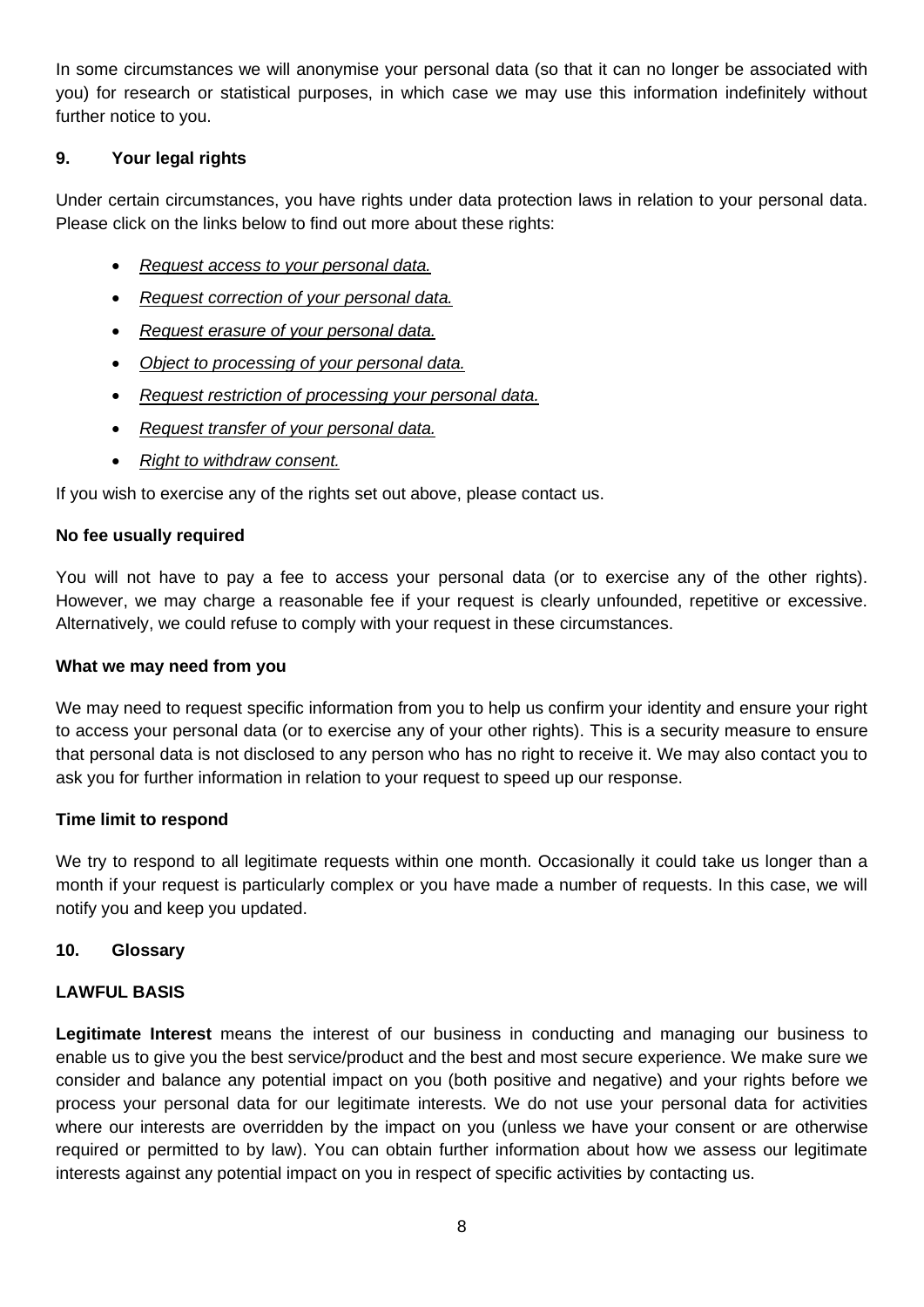**Performance of Contract** means processing your data where it is necessary for the performance of a contract to which you are a party or to take steps at your request before entering into such a contract.

**Comply with a legal obligation** means processing your personal data where it is necessary for compliance with a legal obligation that we are subject to.

### **THIRD PARTIES**

#### **Internal Third Parties**

Other companies in the Boasso Group acting as joint controllers or processors and who are based North America and the UK.

### **External Third Parties**

- Service providers acting as processors based within Europe who provide IT and system administration services, fleet management and operations software and security surveillance providers.
- Service providers acting as processors based within the United States of America who provide website making services.
- Professional advisers acting as processors or joint controllers including lawyers, bankers, auditors and insurers based in Europe who provide consultancy, banking, legal, insurance and accounting services.
- Tax authorities, regulators and other authorities acting as processors or joint controllers based in Europe who require reporting of processing activities in certain circumstances.

# **YOUR LEGAL RIGHTS**

You have the right to:

<span id="page-10-0"></span>**Request access** to your personal data (commonly known as a "data subject access request"). This enables you to receive a copy of the personal data we hold about you and to check that we are lawfully processing it.

<span id="page-10-1"></span>**Request correction** of the personal data that we hold about you. This enables you to have any incomplete or inaccurate data we hold about you corrected, though we may need to verify the accuracy of the new data you provide to us.

<span id="page-10-2"></span>**Request erasure** of your personal data. This enables you to ask us to delete or remove personal data where there is no good reason for us continuing to process it. You also have the right to ask us to delete or remove your personal data where you have successfully exercised your right to object to processing (see below), where we may have processed your information unlawfully or where we are required to erase your personal data to comply with local law. Note, however, that we may not always be able to comply with your request of erasure for specific legal reasons which will be notified to you, if applicable, at the time of your request.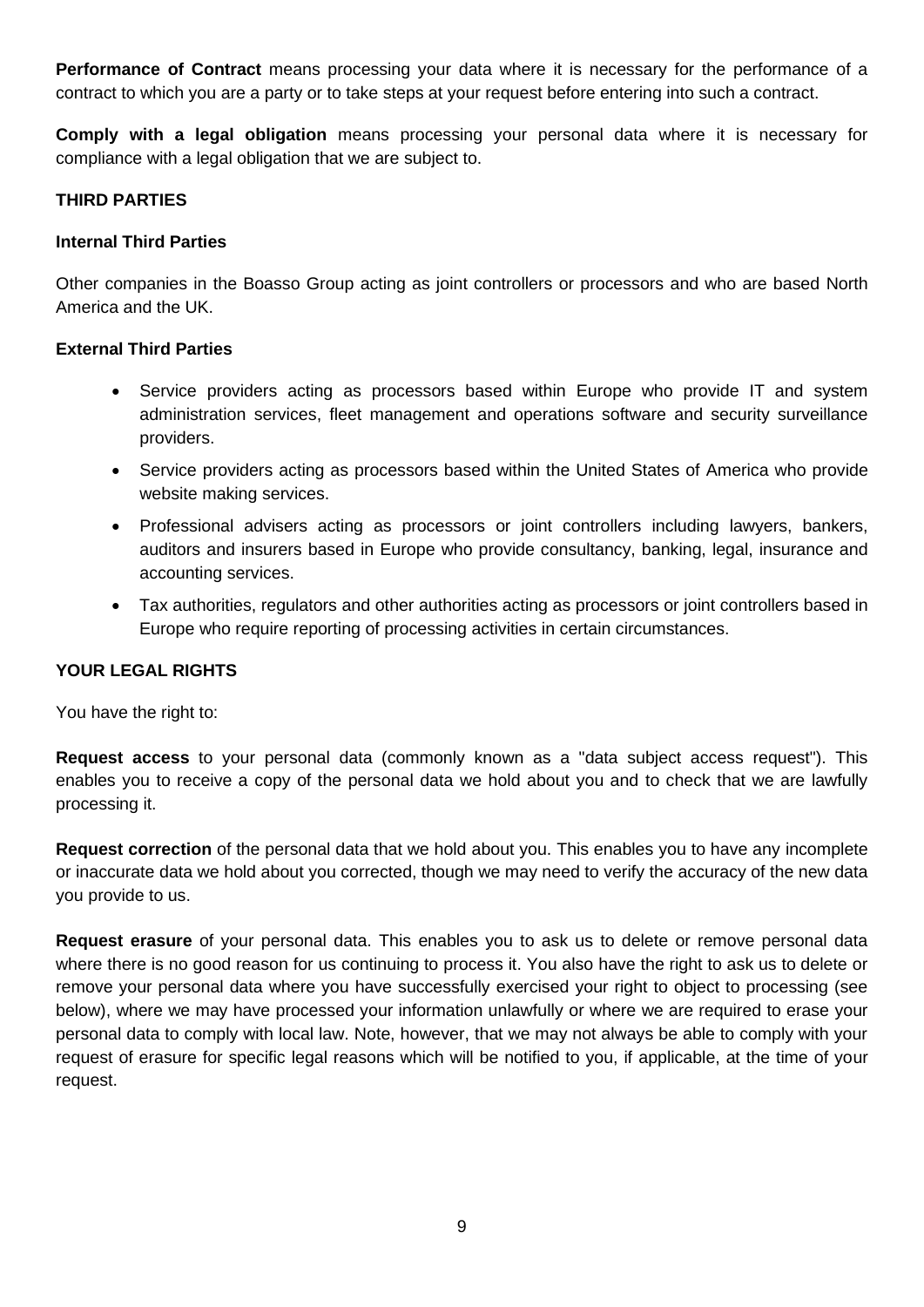<span id="page-11-0"></span>**Object to processing** of your personal data where we are relying on a legitimate interest (or those of a third party) and there is something about your particular situation which makes you want to object to processing on this ground as you feel it impacts on your fundamental rights and freedoms. You also have the right to object where we are processing your personal data for direct marketing purposes. In some cases, we may demonstrate that we have compelling legitimate grounds to process your information which override your rights and freedoms.

<span id="page-11-1"></span>**Request restriction of processing** of your personal data. This enables you to ask us to suspend the processing of your personal data in the following scenarios:

- If you want us to establish the data's accuracy.
- Where our use of the data is unlawful but you do not want us to erase it.
- Where you need us to hold the data even if we no longer require it as you need it to establish, exercise or defend legal claims.
- You have objected to our use of your data but we need to verify whether we have overriding legitimate grounds to use it.

<span id="page-11-2"></span>**Request the transfer** of your personal data to you or to a third party. We will provide to you, or a third party you have chosen, your personal data in a structured, commonly used, machine-readable format. Note that this right only applies to automated information which you initially provided consent for us to use or where we used the information to perform a contract with you.

<span id="page-11-3"></span>**Withdraw consent at any time** where we are relying on consent to process your personal data. However, this will not affect the lawfulness of any processing carried out before you withdraw your consent. If you withdraw your consent, we may not be able to provide certain products or services to you. We will advise you if this is the case at the time you withdraw your consent.